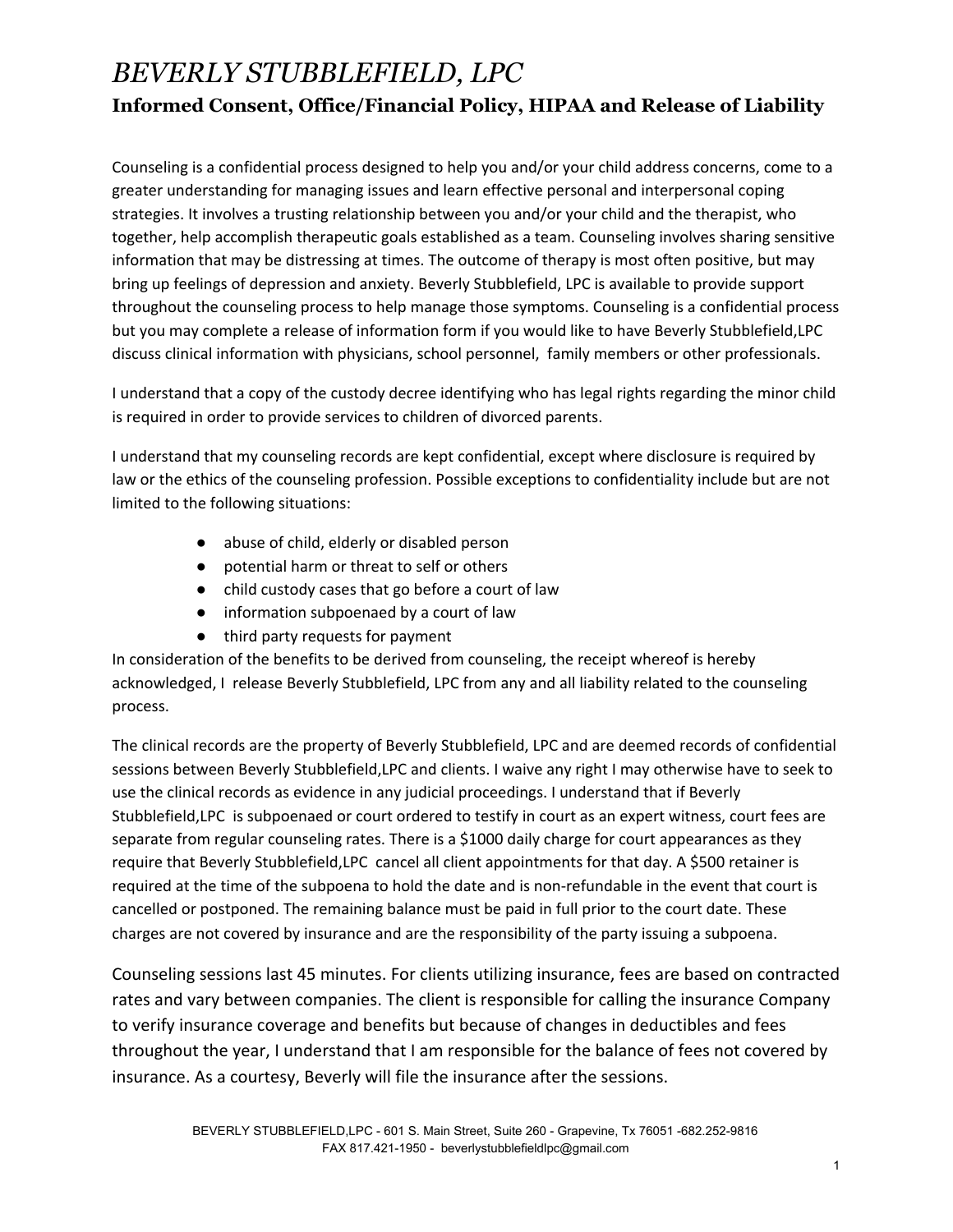## *BEVERLY STUBBLEFIELD, LPC* **Informed Consent, Office/Financial Policy, HIPAA and Release of Liability**

For clients not utilizing insurance, the fee for the initial intake assessment is \$120 and \$90 for follow up appointments.

Telephone consultations are available to clients but are not covered by insurance. There is no charge for calls lasting less than 10 minutes. The fee for telephone consultations are \$20 per 15 minute increment.

There is a \$35 processing charge for letters and require a written request. Please allow 7 business days.

There is a \$50 processing charge for record requests and a release of information must be completed. Please allow 7 business days.

Payment is due at the time of service. All accounts are required to have a credit card on file for billing purposes including therapy, telephone consultations, letters, records requests, and late cancellations/no shows. Credit cards are uploaded into a secure electronic system at your initial appointment.

I understand there is a 24 hour notice policy to cancel appointments and that I will be charged a \$50 late cancellation fee. Reminder texts and/or emails for appointments are provided as a courtesy. Voicemail and email are available 24 hours a day/ 7 days a week.

Beverly Stubblefield,LPC sees clients on Mondays and Tuesdays from 8 am- 7:30 pm. Appointments may be made at the end of session, by telephone, email or text messages. Afternoon and evening appointments are limited and are not guaranteed weekly. School and work notes are available for daytime appointments. Telephone consultations are available as needed for a fee.

If you or your child have a clinical emergency and are in danger of hurting yourself/themself or someone else, please call 911 for immediate assistance. There is not an on-call system at this time but calls and emails are returned as quickly as possible. The National Suicide Prevention Lifeline number is 1-800-273-8255 and is available 24 hours a day.

The Notice of Privacy Practices for Main Street Counseling Center is available upon request. It is also posted in the waiting room and online for your review. The Notice of Privacy Practices describes the types of uses and disclosures of your Protected Health Information (PHI) that will occur in your treatment, payment of your bills and the rights you have regarding your PHI. If you have questions regarding the Notice or privacy rights, contact Beverly Stubblefield, LPC